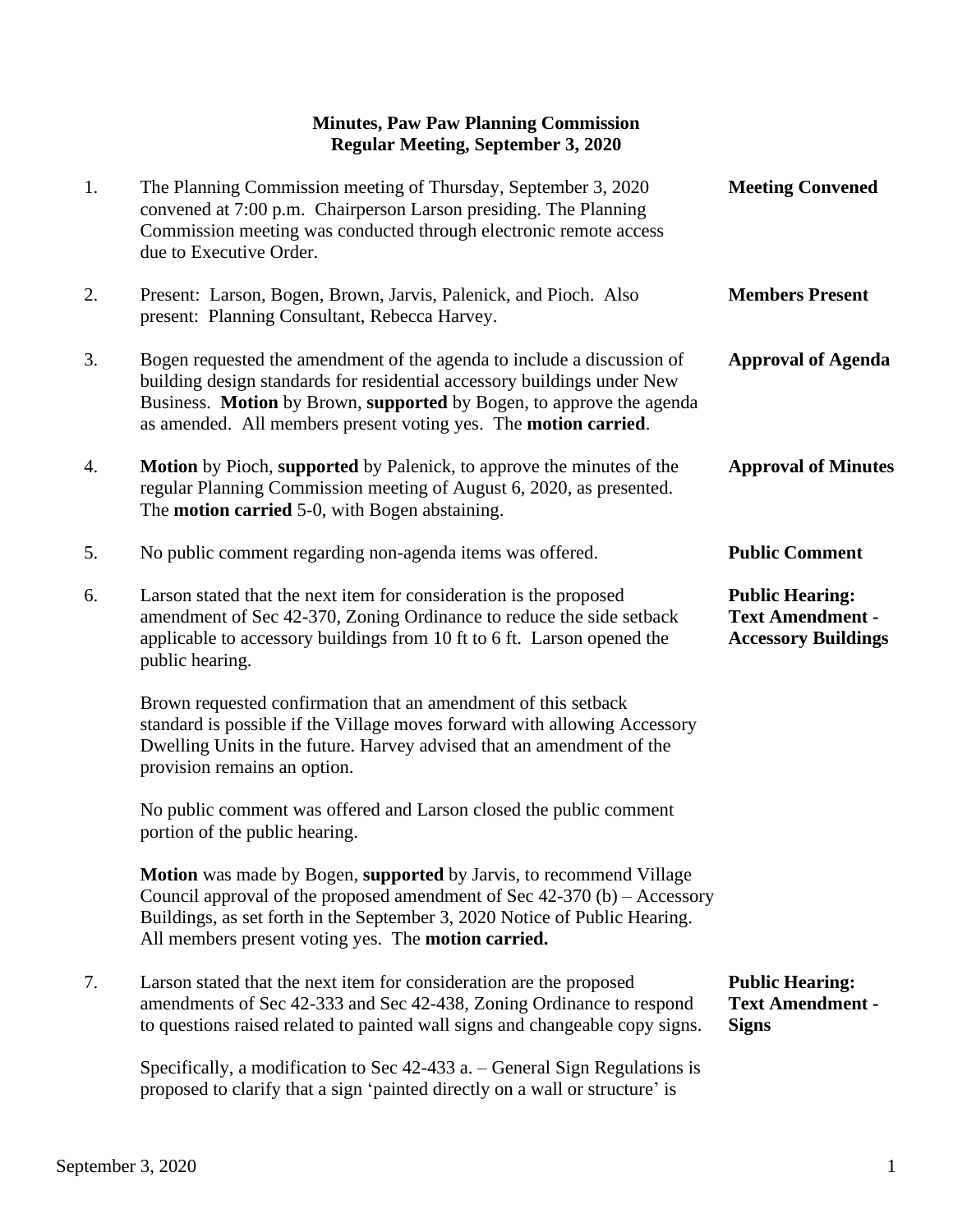allowed; a modification to Sec 42-438 is proposed to refer to 'changeable copy sign' as 'changeable copy or electronic display sign', consistent with the definition in the Ordinance; and, a modification to Sec 42-438 is proposed to clarify the existing standard that allows a 'changeable copy or electronic display sign' only as an element of an allowed sign.

 No public comment was offered and Larson closed the public comment portion of the public hearing.

 **Motion** was made by Bogen, **supported** by Jarvis, to recommend Village Council approval of the proposed amendments of Sec 42-433 – General Sign Regulations and Sec 42-438 – Changeable Copy Signs, as set forth in the September 3, 2020 Notice of Public Hearing. All members present voting yes. The **motion carried.**

8. Larson stated that the next item for consideration is the suggestion for **New Business:** an amendment of Sec 42-370, Zoning Ordinance to include a design **Text Amendment**  standard that would require a visual or physical break in the walls of **Accessory Buildings** of residential accessory buildings to prevent expansive blank walls.

 Bogen stated that a blank wall of a large accessory building can be negatively impactful when located in close proximity to a residence. He noted that the Ordinance allows a 12 ft x 70 ft accessory building, and that a 70 ft long blank wall situated within the allowed 12 ft of a residence is not desirable.

 Planning Commission discussion ensued wherein it was noted that lot coverage and building setback requirements serve to further limit building size in the residential districts. It was also observed that residences are not subject to the building design standards being suggested for accessory buildings. Likely accessory building dimensions and alternate approaches to addressing blank walls, such as window requirements, were also discussed.

 It was then agreed to consider a visual break requirement for residential accessory buildings similar to that established for commercial buildings given the potential for a residential accessory building to not have windows and the similarity in impact they can have on adjacent properties.

 **Motion** by Pioch, **supported** by Jarvis, to direct Harvey to prepare draft text establishing a 20 ft visual break requirement applicable to residential accessory buildings and to schedule same for public hearing at the next available meeting. All members present voting yes. The **motion carried**.

9. Larson stated that the next item for consideration is discussion of the **Ongoing Business**: Gateway Planned Unit Development District. She referenced the Memo **G-PUD District** provided by Harvey in August framing the discussion on the subject.